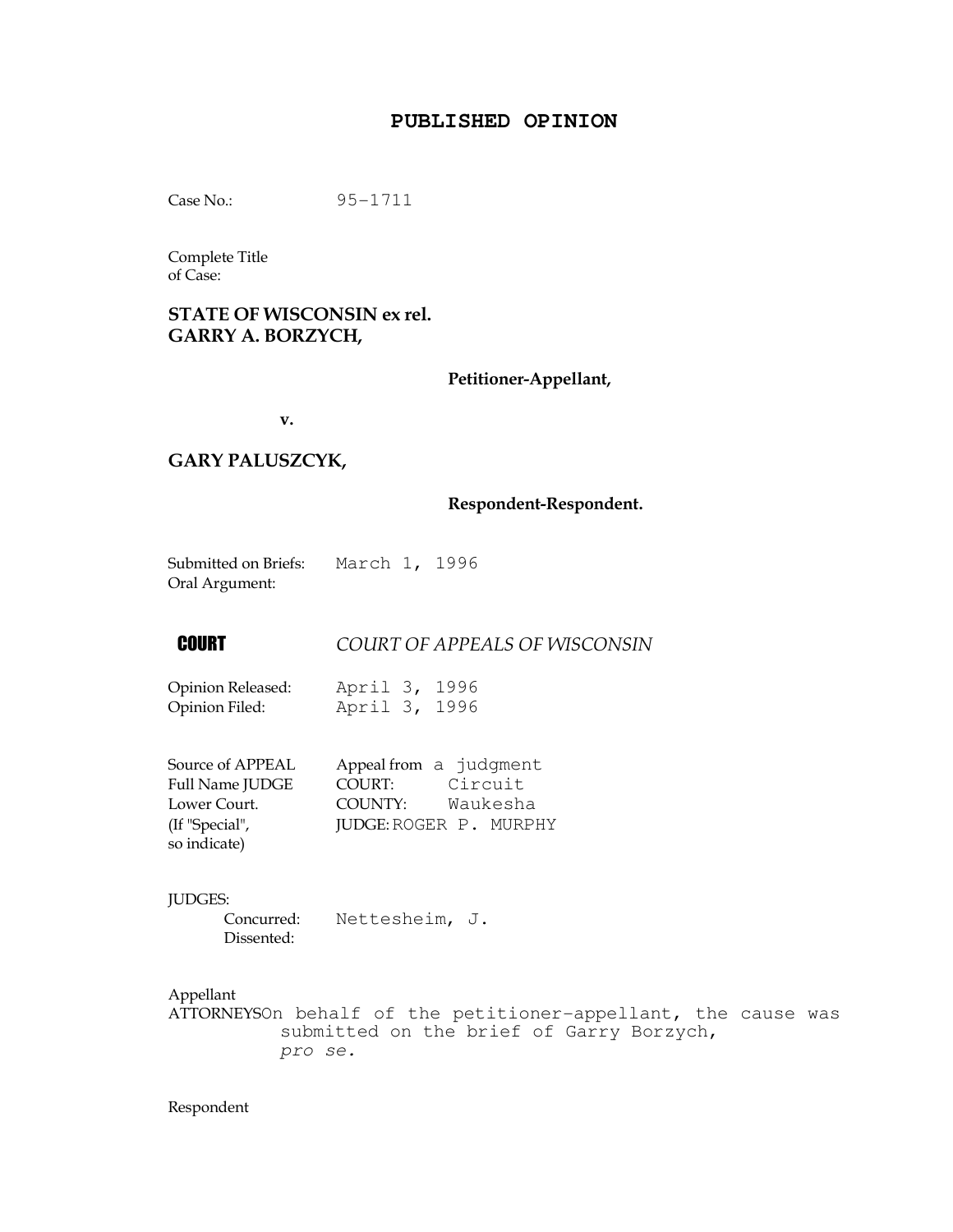ATTORNEYS On behalf of the respondent-respondent, the cause was submitted on the brief of Steven Schmitz, principal assistant corporation counsel.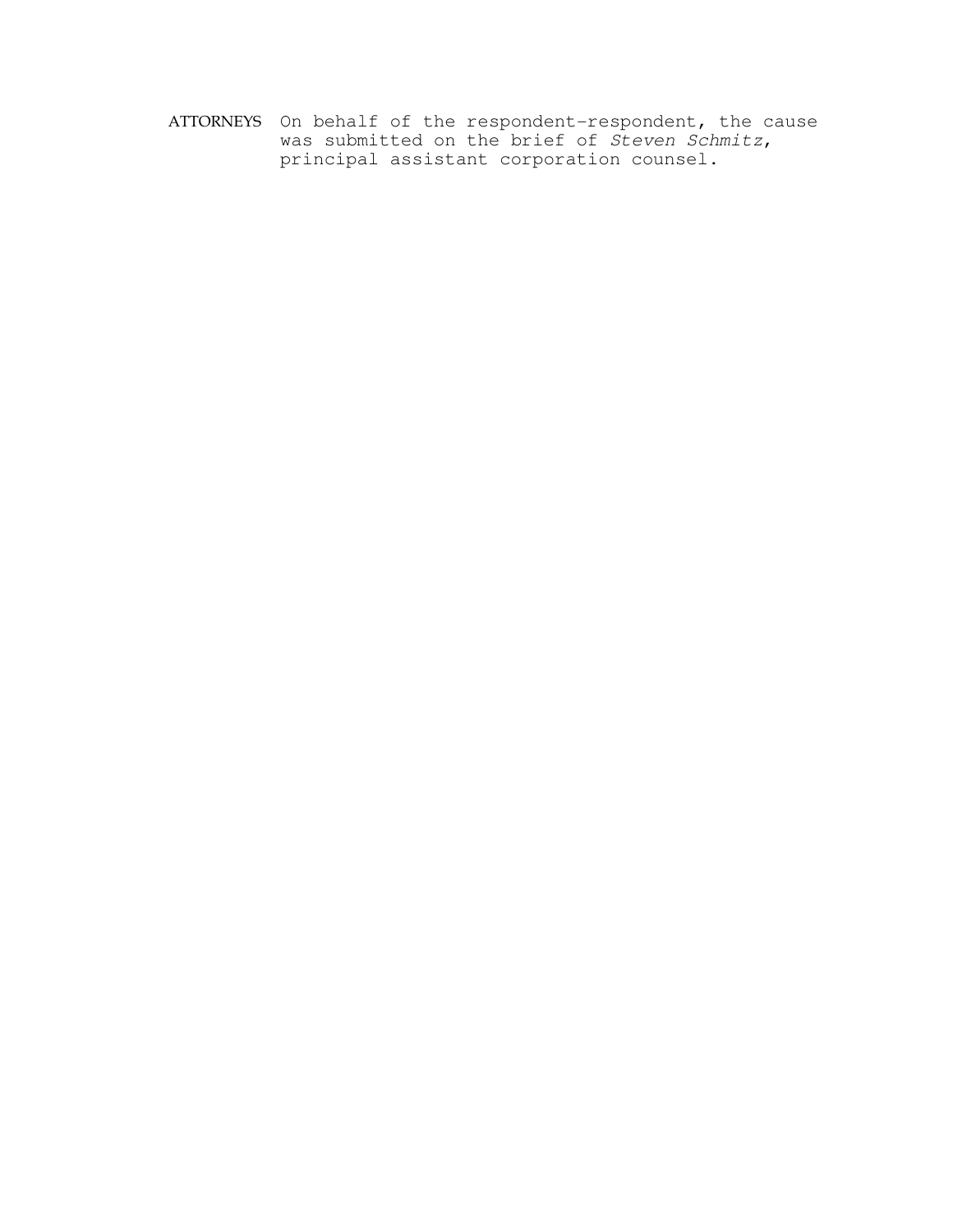# COURT OF APPEALS DECISION DATED AND RELEASED

#### APRIL 3, 1996

A party may file with the Supreme Court a petition to review an adverse decision by the Court of Appeals. See § 808.10 and RULE 809.62, STATS.

# **NOTICE**

This opinion is subject to further editing. If published, the official version will appear in the bound volume of the Official Reports.

No. 95-1711

## STATE OF WISCONSIN THE RESERVE TO THE STATE OF APPEALS

## STATE OF WISCONSIN ex rel. GARRY A. BORZYCH,

#### Petitioner-Appellant,

v.

GARY PALUSZCYK,

Respondent-Respondent.

 APPEAL from a judgment of the circuit court for Waukesha County: ROGER P. MURPHY, Judge. Reversed.

Before Anderson, P.J., Brown and Nettesheim, JJ.

 ANDERSON, P.J. Garry A. Borzych appeals from a judgment of the trial court where the court granted summary judgment in favor of Gary Paluszcyk. We conclude that Paluszcyk did not follow the dictates of § 19.35(1)(i) and (3)(f), STATS., when he required Borzych to prepay \$1.29 for a records request. Accordingly, we reverse the judgment of the trial court.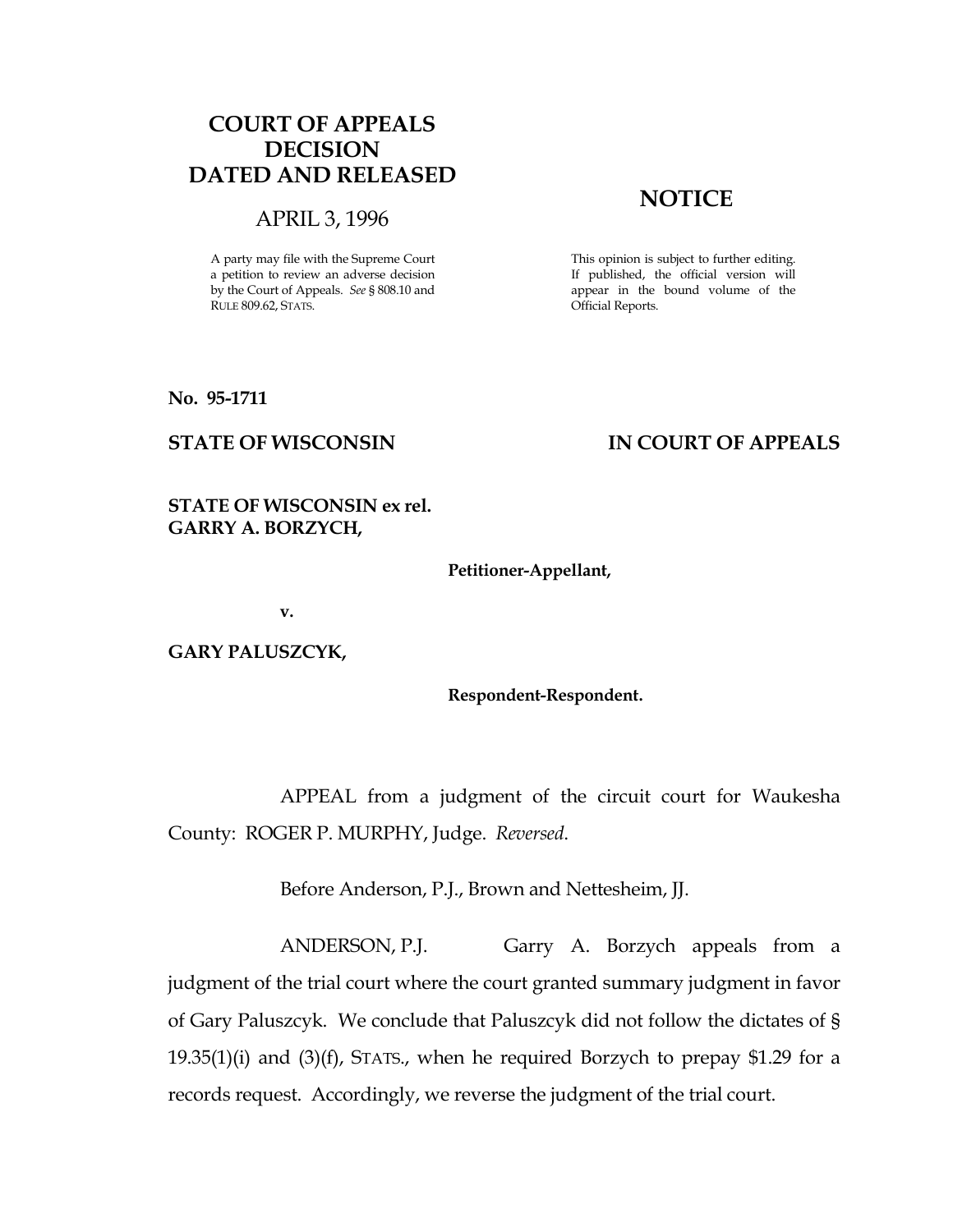Borzych filed a petition for a writ of mandamus requesting that Paluszcyk, an inspector with the Waukesha County Sheriff's Department, be required to "perform his public duty to comply with the petitioner's request for … public records." According to the writ, Borzych submitted a written request to the sheriff's department for a mug shot of Robert Goglio. The mug shot was a "record" within the meaning of § 19.35(2), STATS.

 Paluszcyk responded to Borzych's request in writing, stating: "The mug shot is available for you to view at the Records Section of the Waukesha County Sheriff's Office, or remit \$1.29 to the following address, and we will mail it to you." Borzych did not send the prepayment, and consequently, Paluszcyk did not send the requested material. The writ of mandamus followed.

 The application of the public records law to the facts of this case presents a question of law which we review de novo. See Coalition for a Clean Gov't v. Larsen, 166 Wis.2d 159, 163, 479 N.W.2d 576, 577 (Ct. App. 1991). The trial court granted Paluszcyk's motion for summary judgment. In reviewing summary judgment determinations, we apply the same standards as the trial court. Posyniak v. School Sisters of St. Francis, 180 Wis.2d 619, 627, 511 N.W.2d 300, 304 (Ct. App. 1993). A summary judgment motion shall be granted "if the pleadings, depositions, answers to interrogatories, and admissions on file, together with the affidavits, if any, show that there is no genuine issue as to any material fact and that the moving party is entitled to a judgment as a matter of law." Section 802.08(2), STATS.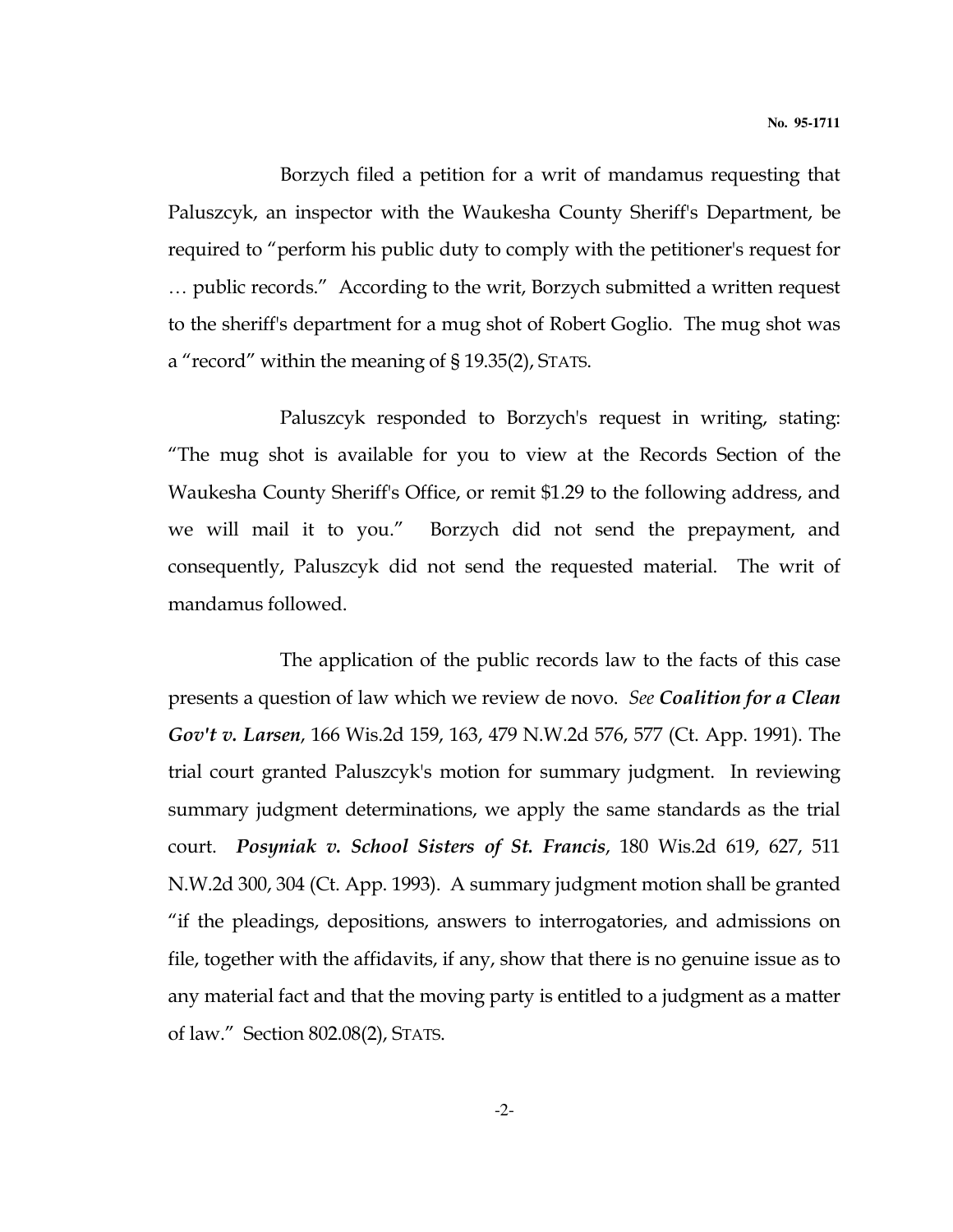Borzych cites §  $19.35(1)(i)$  and  $(3)(f)$ , STATS., arguing that he "cannot be denied access to a record because [his] request was made by mail, and cannot be required to prepay the sum of \$1.29 before receiving said records." In contrast, Paluszcyk contends that Wisconsin's public records law does not require a record custodian to mail a public record to a requester. According to Paluszcyk, the custodian of records has the option of filling a request for a public record by making the record available for copying by the requester during office hours. He states that he "responded to a request that legally did not have to be honored by asking for a quid pro quo: 'We'll copy and mail, but please pay in advance.'"

Section 19.35, STATS., governs access to records under ch. 19,

STATS., "General Duties of Public Officials." Section 19.35(1)(i) provides: Except as authorized under this paragraph, no request under pars.

> (a) and (b) to (f) may be refused because the person making the request is unwilling to be identified or to state the purpose of the request. Except as authorized under this paragraph, no request under pars. (a) to (f) may be refused because the request is received by mail, unless prepayment of a fee is required under sub. (3)(f). A requester may be required to show acceptable identification whenever the requested record is kept at a private residence or whenever security reasons or federal law or regulations so require.

Section 19.35(3)(f) provides:

An authority may require prepayment by a requester of any fee or fees imposed under this subsection if the total amount exceeds \$5.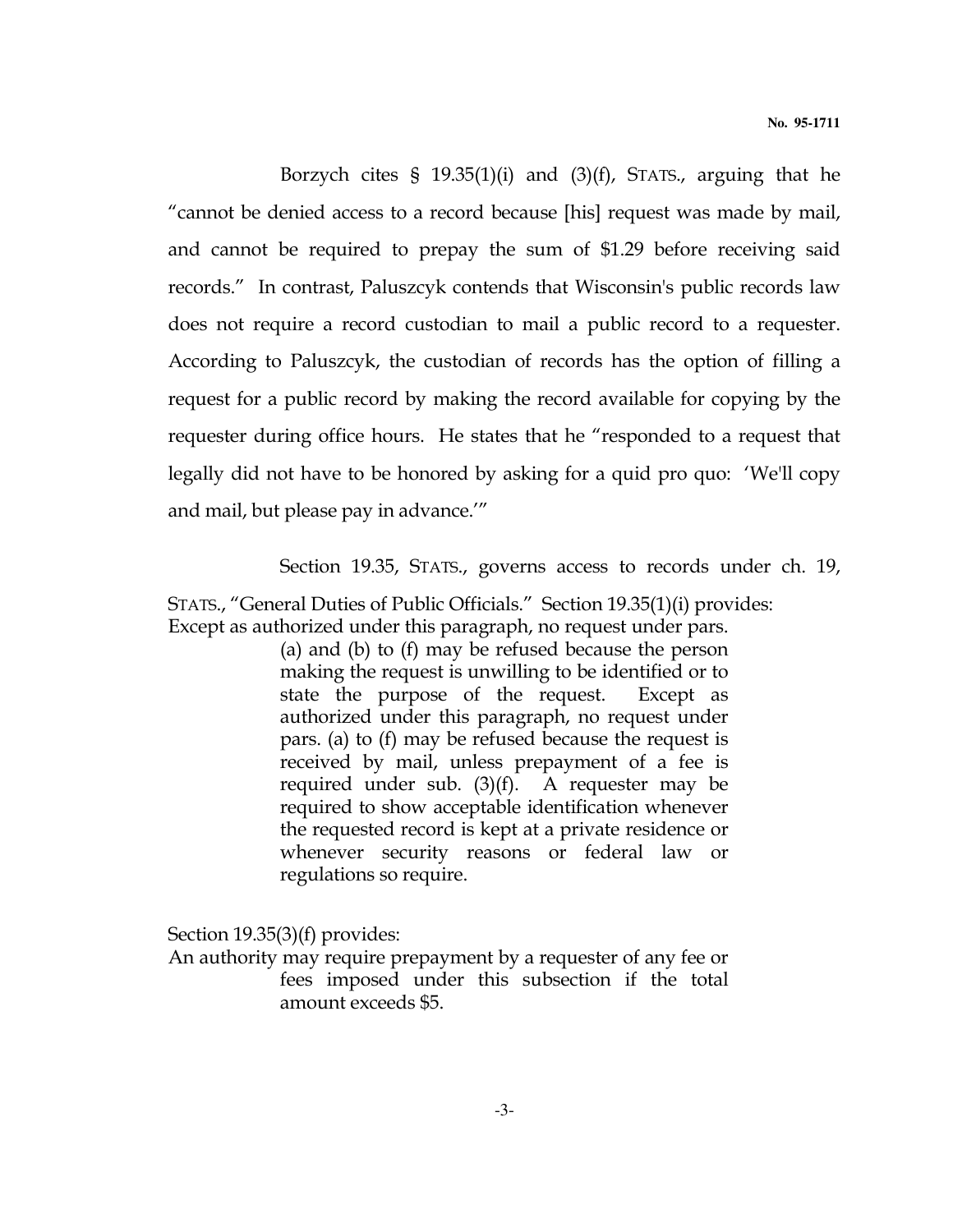In Coalition, 166 Wis.2d at 161, 479 N.W.2d at 577, the court addressed the issue of whether the public records law required the custodian to copy a public record and mail the copy to the requester. The court said that the law did not require it and that the custodian had the option of filling the requester's request by mail or by requiring the requester to do his own copy work in the custodian's office. Id. at 165, 479 N.W.2d at 578. "[T]he records custodian may elect to provide the requester with a copy of the requested record *or* permit the requester to photocopy the record." Id. (emphasis added); see § 19.35(1)(b), STATS.

 Coalition, however, does not apply to the present case. At the time that Coalition was written, § 19.35(1)(b), STATS., 1989-90, provided: "If a requester requests a copy of the record, the authority having custody of the record may, at its option, permit the requester to photocopy the record or provide the requester with a copy substantially as readable as the original." 1991 Wis. Act 269, § 26sm, amended § 19.35(1)(b) to provide: "If a requester appears personally to request a copy of a record, the authority having custody of the record may, at its option, permit the requester to photocopy the record or provide the requester with a copy substantially as readable as the original." (Emphasis added.)

 The legislature significantly changed the statute so that the choice articulated in Coalition, either to (1) permit the requester to photocopy the record, or (2) provide the requester with a copy substantially as readable as the original, is not available when a requester requests material by mail.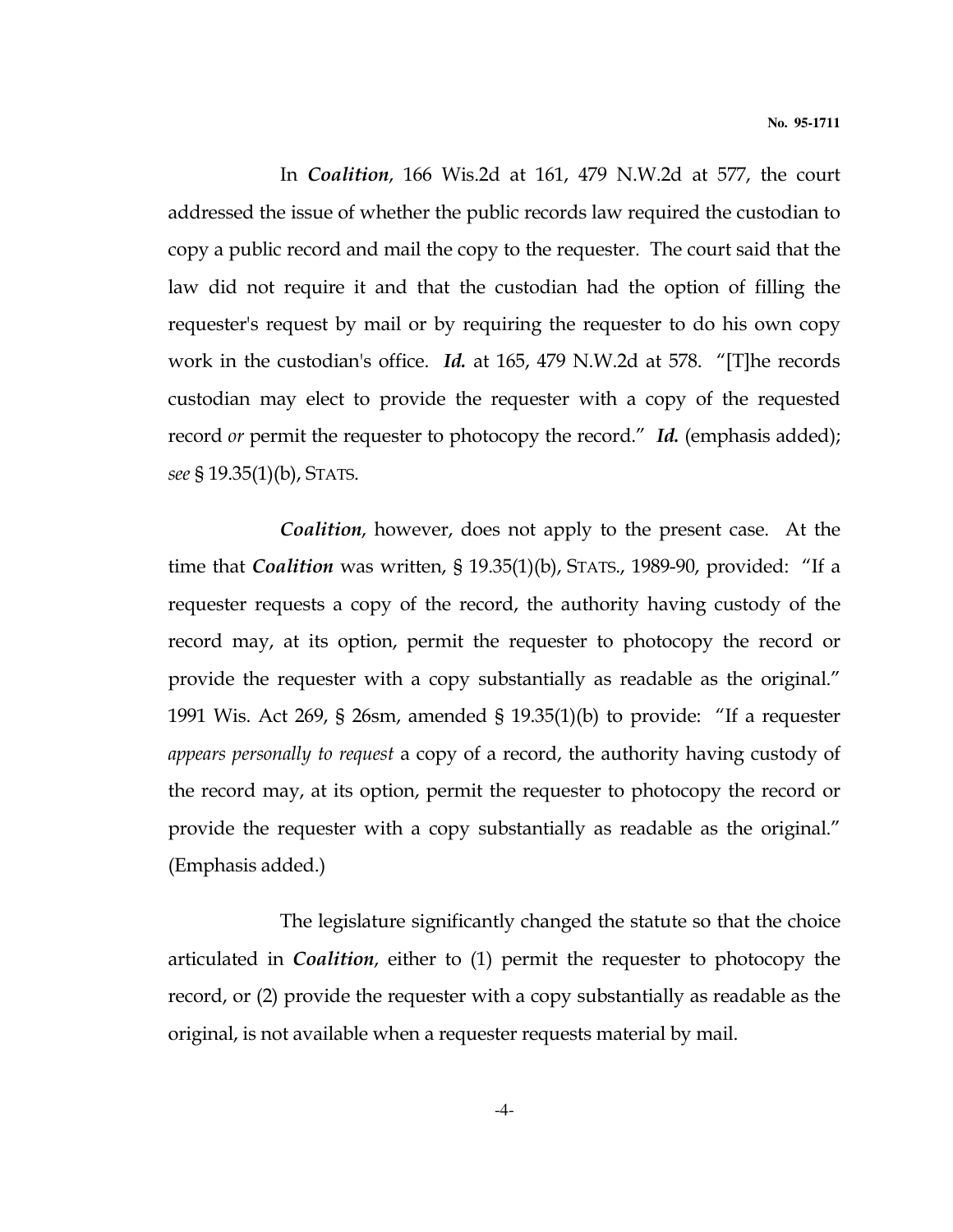Here, Paluszcyk did not have the ability to make an election. By statute, he was required to photocopy and send the material requested. Section 19.35(3)(f), STATS., clearly states that a custodian may only request prepayment if the amount exceeds five dollars. In Borzych's case, the amount was under five dollars; thus, Paluszcyk violated the statute by requesting prepayment. Because Paluszcyk did not follow the dictates of the statute, we must reverse. By the Court.—Judgment reversed.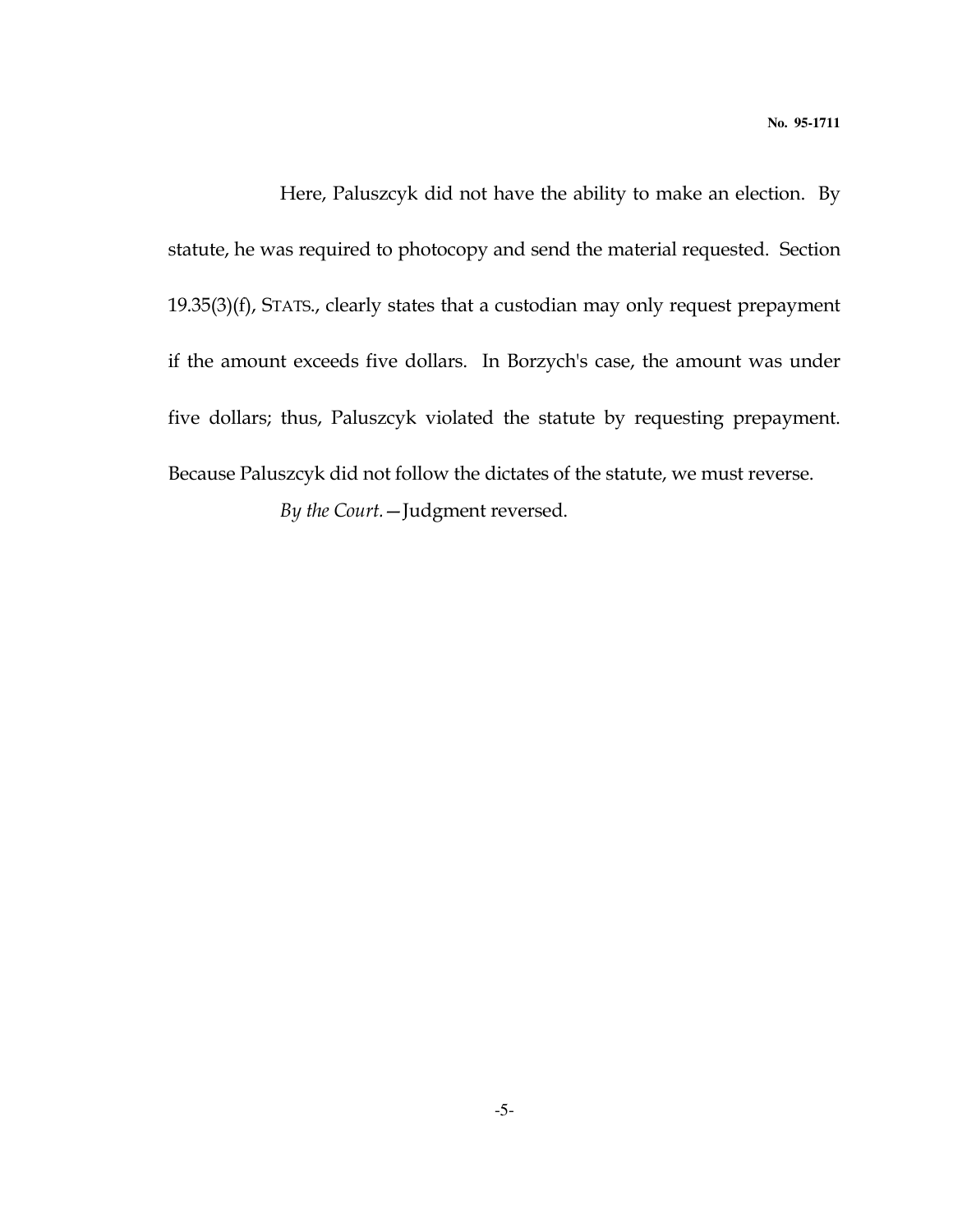e<br>S

NETTESHEIM, J. (*concurring*). I concur with the majority opinion. I write separately to express my opinion that the language of Coalition for a Clean Gov't v. Larsen, 166 Wis.2d 159, 479 N.W.2d 576 (Ct. App. 1991), sweeps too broadly. Fortunately, the 1991 change in § 19.35(1)(b), STATS., although apparently not in response to the *Coalition* holding, affords the opportunity to avoid the application of Coalition to this and future similar cases. See 1991 Wis. Act 269, § 26sm.

As the majority observes, *Coalition* holds that a record custodian has the option to either: (1) provide the requester with a readable copy of the record, or (2) allow the requester to photocopy the record. *Coalition*, 166 Wis.2d at 165, 479 N.W.2d at 578. Stated differently, the custodian has no obligation to mail or ship the record to the requester.<sup>1</sup>

I disagree with the breadth of the *Coalition* language. Unlike the requester in *Coalition*, here, Borzych is incarcerated. As such, he obviously has no present means of personally appearing before the custodian to obtain the public record. Thus, absent the assistance of a third party, Borzych's only means of obtaining the record is via the mails or other form of shipping by the custodian—an option which the custodian may withhold under Coalition.

 $<sup>1</sup>$  As the majority correctly observes, under the current statute these same options exist, but the</sup> statute applies only when the "requester appears personally to request a copy of a record." Section 19.35(1)(b), STATS.